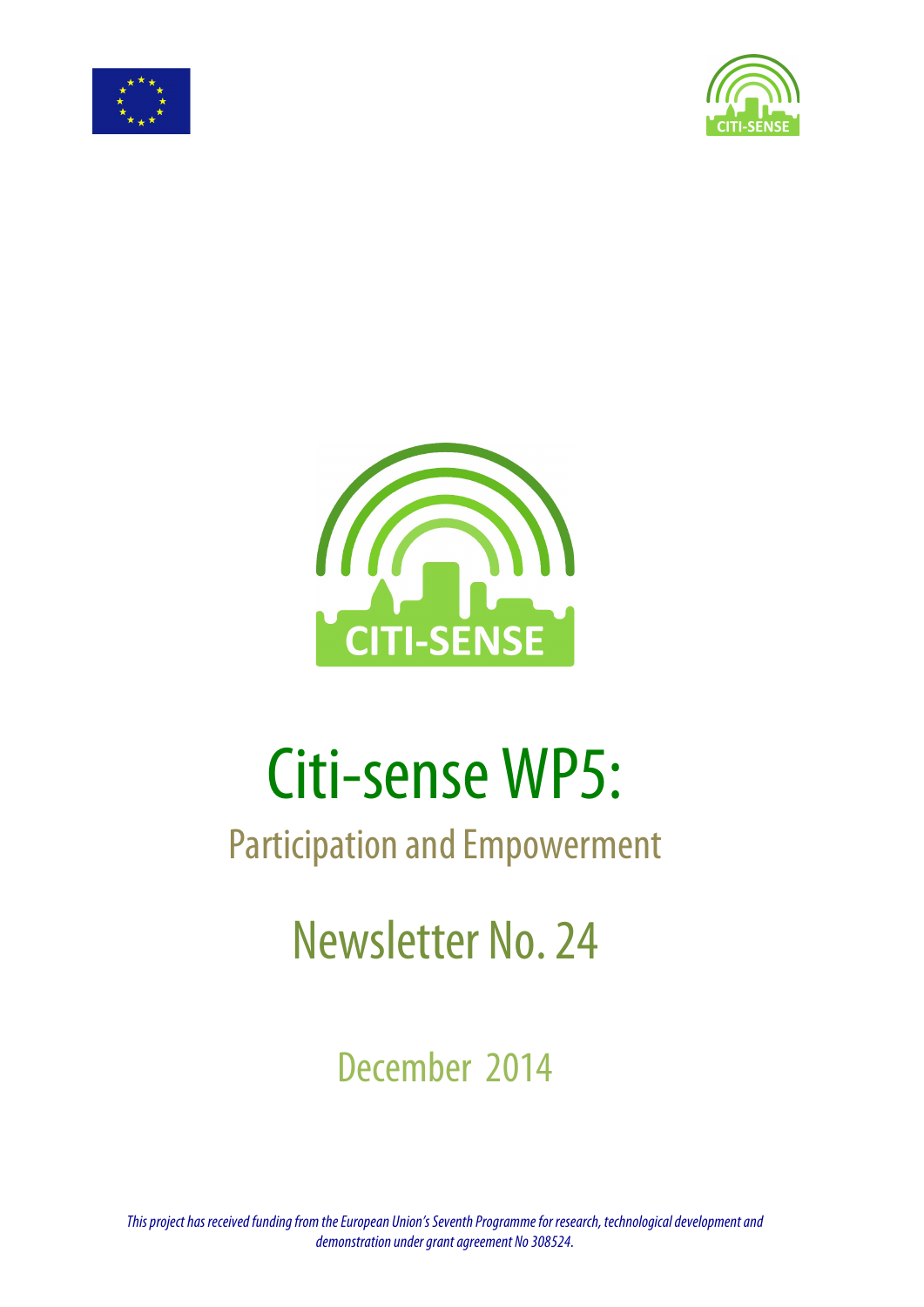



## Articles and Publications.

#### **A conceptual approach to a citizens' observatory - supporting community-based environmental governance.**

In recent years there has been a trend to view the Citizens' Observatory as an increasingly essential tool that provides an approach for better observing, understanding, protecting and enhancing our environment. However, there is no consensus on how to develop such a system, nor is there any agreement on what a Citizens' Observatory is and what results it could produce.

http://www.ehjournal.net/content/13/1/107/abstract

#### **Citizen participation and technology.**

Those are among the conclusions of a new NDI study, "Citizen Participation and Technology," that examines the role digital technologies – such as social media, interactive websites and SMS systems – play in increasing citizen participation and fostering accountability in government. The study was driven by the recognition that better insights are needed into the relationship between new technologies, citizen participation programs and the outcomes they aim to achieve.What do you think?

http://thegovlab.org/citizen-participation-and-technology/

#### **7 lessons learnt in five years of citizen participation & civic innovation.**

For the past 5 years I have been involved in a number of web civic engagement projects. I have seen as many successes as failures, which in one way or another have always been a lesson.

#### https://www.linkedin.com/pulse/7-lessons-learnt-five-years-christian-kreutz

#### **Citizen participation, at the heart of new Smart Cities.**

The concept of 'Smart Cities' is starting to gain strength in Spain. 'Smart Cities' are those cities committed to using Information and Communication Technologies (ICT), and a model of higher quality infrastructures that improve the quality of life of their citizens, while reducing public expenditure.

http://blog.ideas4all.com/2014/04/28/citizen-participation-at-the-heart-of-new-smart-cities/#.VInHTG-x\_R0.twitter

### Experiencies.

#### **Community Participation in Parks Development: Two Examples from Berlin.**

On a Friday night at the end of November 2014, nearly 200 people arrived in the departures zone of Berlin's former Tempelhof Airport for five hours of presentations, working groups and community-led exhibitions.

http://www.thenatureofcities.com/2014/12/10/community-participation-in-parks-development-two-examples-from-berlin/